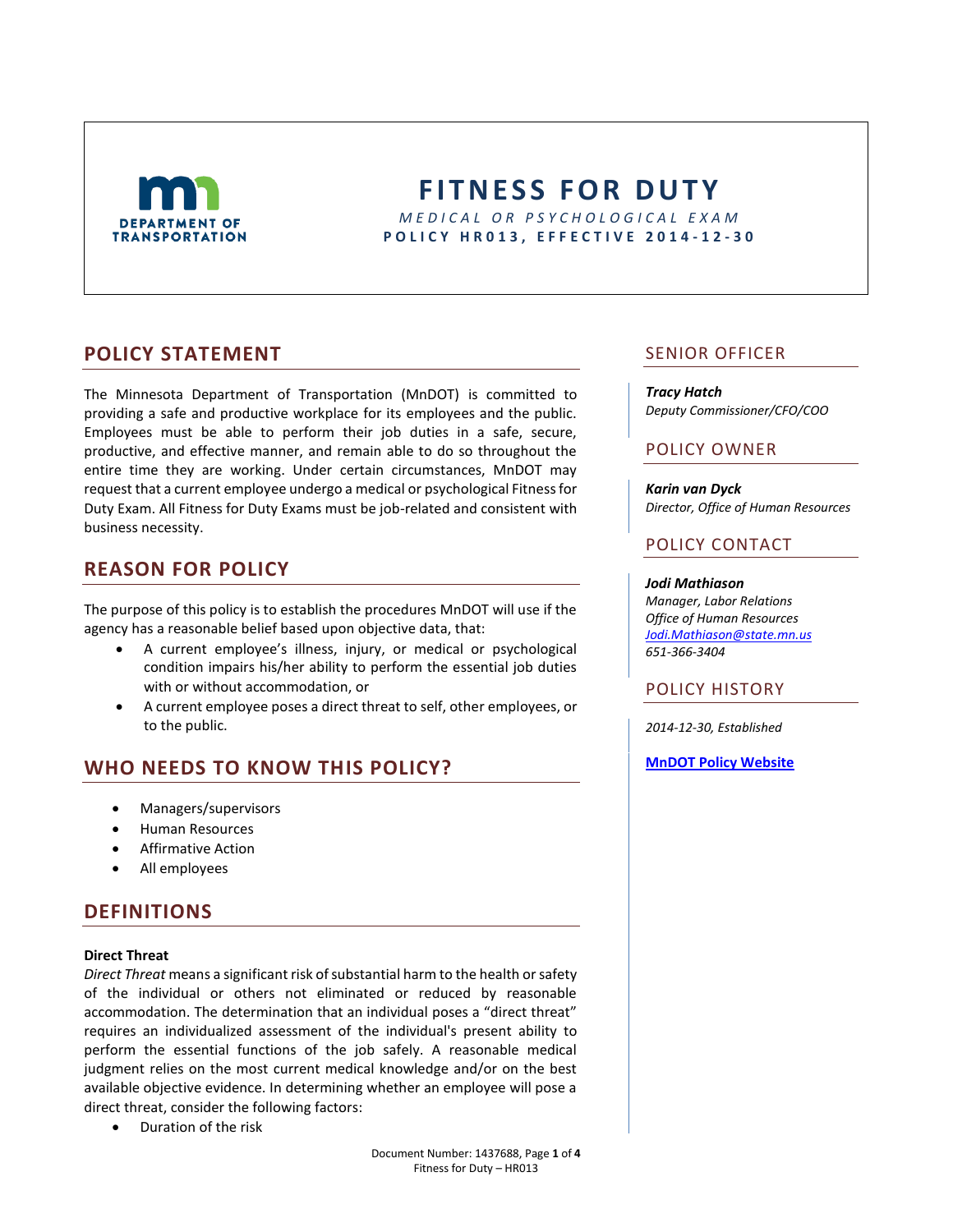- Nature and severity of the potential harm
- Likelihood that potential harm will occur
- Imminence of potential harm

### **Essential Functions**

The essential functions of a job are those duties that are so fundamental to the position that the individual cannot do the job without being able to perform them. A function can be essential if the position:

- Exists specifically to perform that function;
- There are a limited number of other employees who could perform the function if it is assigned to them;
- The function is specialized requiring the employee's ability to perform that function.

### **Medical Consultant**

The medical consultant is MnDOT's medical advisor, who is a licensed medical physician and trained as an expert in the field of occupational medicine or psychiatry.

## **PROCEDURES**

### *Determine the need for a Medical or Psychological Fitness for Duty Exam*

If a manager or supervisor has reason to believe that an employee is unable to perform his/her job duties in a safe, secure, productive, and efficient manner, or that an employee poses a direct threat to self, other employees, or the public, the manager or supervisor must contact Central Office Human Resources or the district human resources designee to determine if a medical or psychological Fitness for Duty Exam is appropriate.

- MnDOT *may request* that an employee participate in a medical or psychological exam for the purposes of establishing the employee's fitness for duty when the agency has a reasonable belief based upon objective data that:
	- o A current employee's injury, illness, or medical or psychological condition impairs his/her ability to perform the essential functions of the job with or without accommodation, or
	- o A current employee poses a direct threat to self, other employees, or the public.
- Central Office Human Resources will discuss the need for a Fitness for Duty Exam with the employee and obtain the employee's written consent to participate in a Fitness for Duty Exam.

### *Use of Medical Consultant*

- Central Office Human Resources will contact MnDOT's medical consultant to determine the time and date for the Fitness for Duty Exam.
- The employee will meet with MnDOT's medical consultant who will administer the appropriate Fitness for Duty examination.
- The medical consultant will provide the Fitness for Duty Exam written results to Central Office Human Resources.
- MnDOT is responsible for the costs of the Fitness for Duty Exam.

#### *Review of the Medical or Psychological Fitness for Duty Exam Results*

- Central Office Human Resources will review the Fitness for Duty Exam written results from the medical consultant along with other objective data to determine the appropriate action.
- All medical information and/or private data regarding the employee that is received by MnDOT is subject to the protections of the Minnesota Government Data Practices Act, Americans with Disabilities Act and any other applicable federal or state law.
- As appropriate, consult with Affirmative Action regarding the determination of the need for reason accommodations.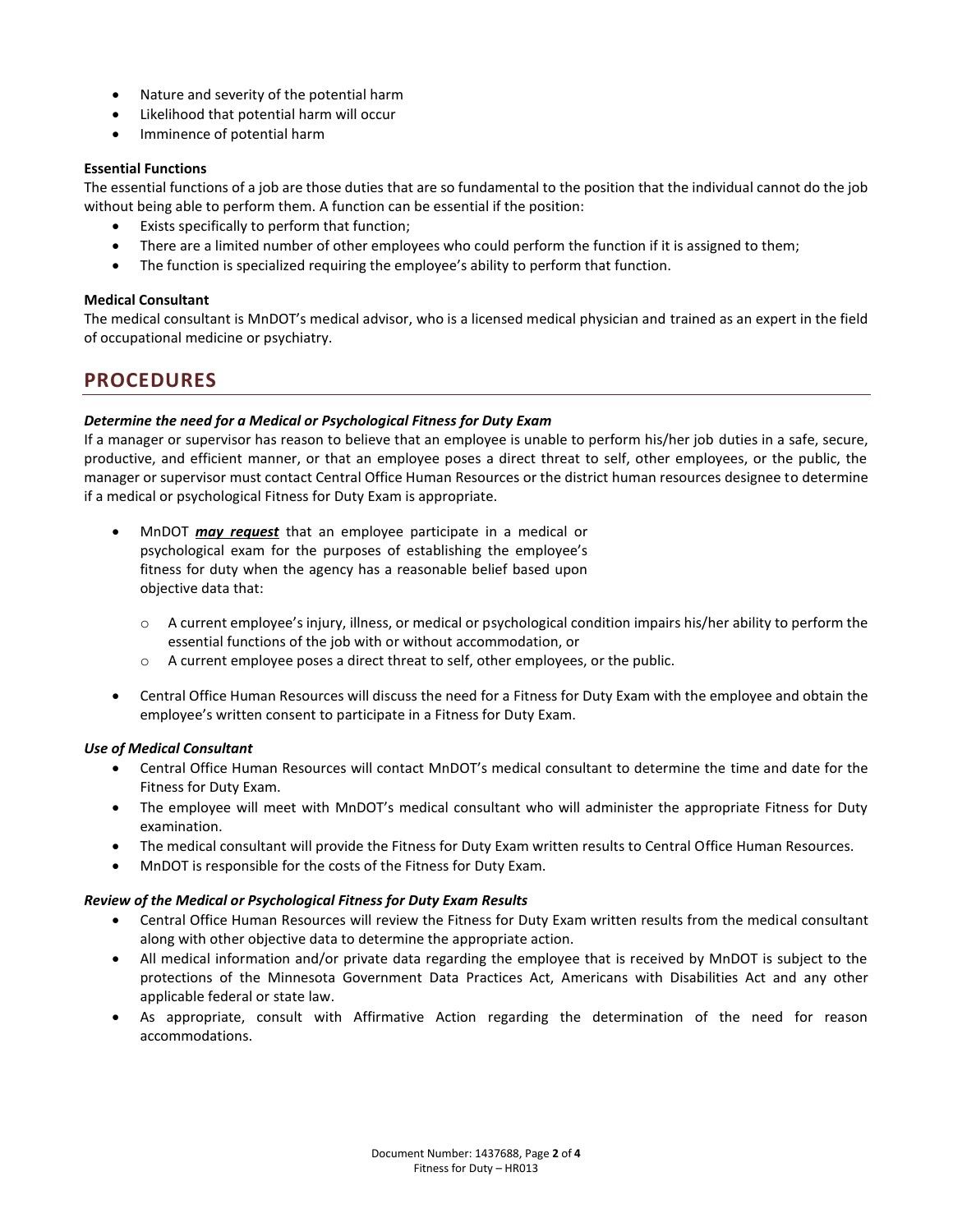# **RESPONSIBILITIES**

### **Manager/Supervisor**

Consult with Central Office Human Resources if:

- An employee's illness, injury, medical or psychological condition impairs his/her ability to perform the functions of the job in a safe, secure, productive and effective manner.
- An employee poses a direct threat to self, other employees or the public.

#### **Human Resources**

- Act as MnDOT's liaison with the medical consultant.
- Maintain and store medical information received from the Fitness for Duty Exam in a separate, confidential, and secure location.
- Ensure confidentiality of private data.

#### **Affirmative Action**

Serve as a consultant and resource about the need for reasonable accommodation.

## **RELATED INFORMATION**

**[MnDOT Reasonable Accommodation policy](http://www.dot.state.mn.us/policy/hr/hr009.html) [MnDOT Violence-Free and Respectful Workplace policy](http://www.dot.state.mn.us/policy/hr/hr014.html)**

## **PLAIN LANGUAGE** *(READABILITY SCORE FOR THIS POLICY)*

| Active Voice = $100\%$ ( $\geq 90\%$ ) | <b>Grade Level = 13.6 (Grades 12-14)</b> | Words per Sentence = 20.0 $( \leq 18$ words) |
|----------------------------------------|------------------------------------------|----------------------------------------------|
|----------------------------------------|------------------------------------------|----------------------------------------------|

MnDOT must ensure the use of **[plain language](http://ihub.dot.state.mn.us/plainlanguage/index.html)** for all policies. All MnDOT policies use the Flesch Reading Ease formula for calculating the approximate reading level of English-language content. Microsoft Word for Windows© offers an automatic readability score. The measures MnDOT uses include, **active voice** (greater than 90% of the time), **grade level** (grades 12-14), **words per sentence** (less than or equal to 18 words).